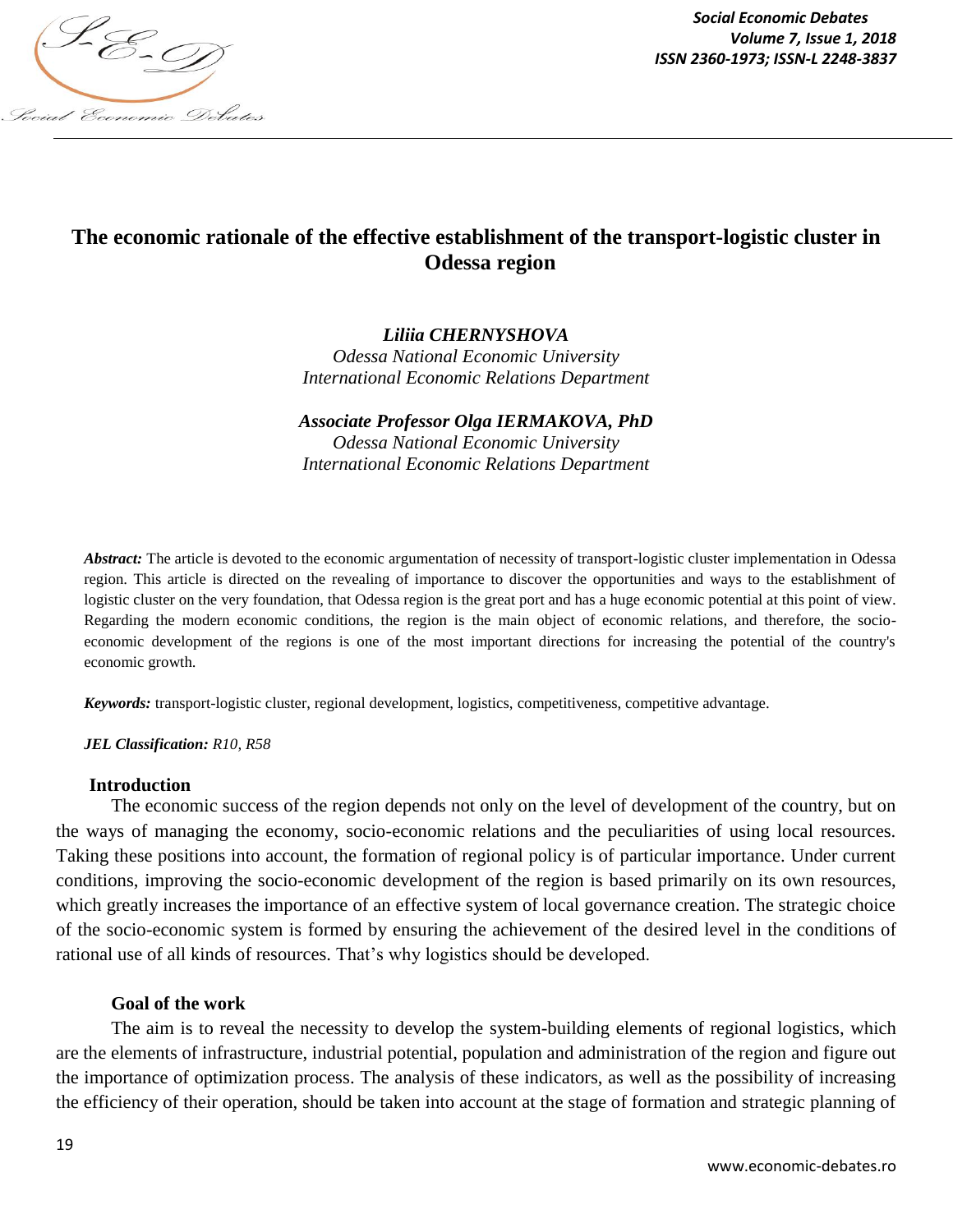

the infrastructure elements of regional logistics. Thus, we can conclude that in order to increase the effectiveness of socio-economic development of the region should create a mechanism for optimal management of material flows using a logistic approach.

#### **State of investigation**

Modern scientists have widely studied the problem of the formation and development of industrial clusters. However, the formation of logistics clusters as clusters of services is not adequately covered in modern scientific research in connection with the relative novelty of the topic under investigation in domestic economic science and the specific need for the formation of similar cluster entities in other countries with a developed level of economy due to less narrow geography.

#### **Main results of the investigation**

Regional logistics is a structural element of international logistics, its separate direction. Effective development of the region envisages the continuous growth of socio-economic and scientific and technical potential on the basis of the creation of an optimal territorial-branch structure that would ensure the rational use of local resources while preserving the environmental issues. The economic, social and environmental aspects of the strategy for effective regional development are significant.

Regarding the fact, that Odessa is an international port and important logistic center, the creation of transport-logistic cluster in Odessa region is one of the highest-priority tasks to increase to competitiveness of the whole region. Moreover, one of the most effective tools for solving the problems of lack of modernization is the formation of transport and logistics clusters which provide opportunities to increase the competitiveness of the region, the association of economic entities and public authorities, determine the improvement of the investment climate.

On this point it's necessary to clear it out, what is the logistic cluster, to reveal the peculiarities of transport-logistic cluster structure and which advantages it is able to provide for a region.

A transport-logistic cluster is a group of geographically localized interrelated companies specializing in the storage, tracking and delivery of cargo and passengers, as well as organizations serving infrastructure facilities and other organizations that complement each other and enhance each other's strengths and realize the competitive advantages of the territory (www.dictionary-economics.com).

The transport -logistic cluster has a complex mixed structure. On the one hand, it has a sectored character, since the majority of its subjects and participants (carriers, freight forwarders, terminal owners, sea and river ports, airports, railways, etc.) belong to the transport industry. At the same time, information, insurance companies, customs representatives, financial institutions, service companies, large consignors and consignees are usually included in the cluster, which gives the cluster an inter-branch character.

Among the main advantages of the cluster creation should be mentioned such as strengthening of the competitiveness of the transport and logistics industry in the region, by developing innovative capacity; increase of employment by increasing the number of jobs; improving the investment attractiveness of the transport and logistics industry; the growth of the contribution from transport and logistics services to the gross regional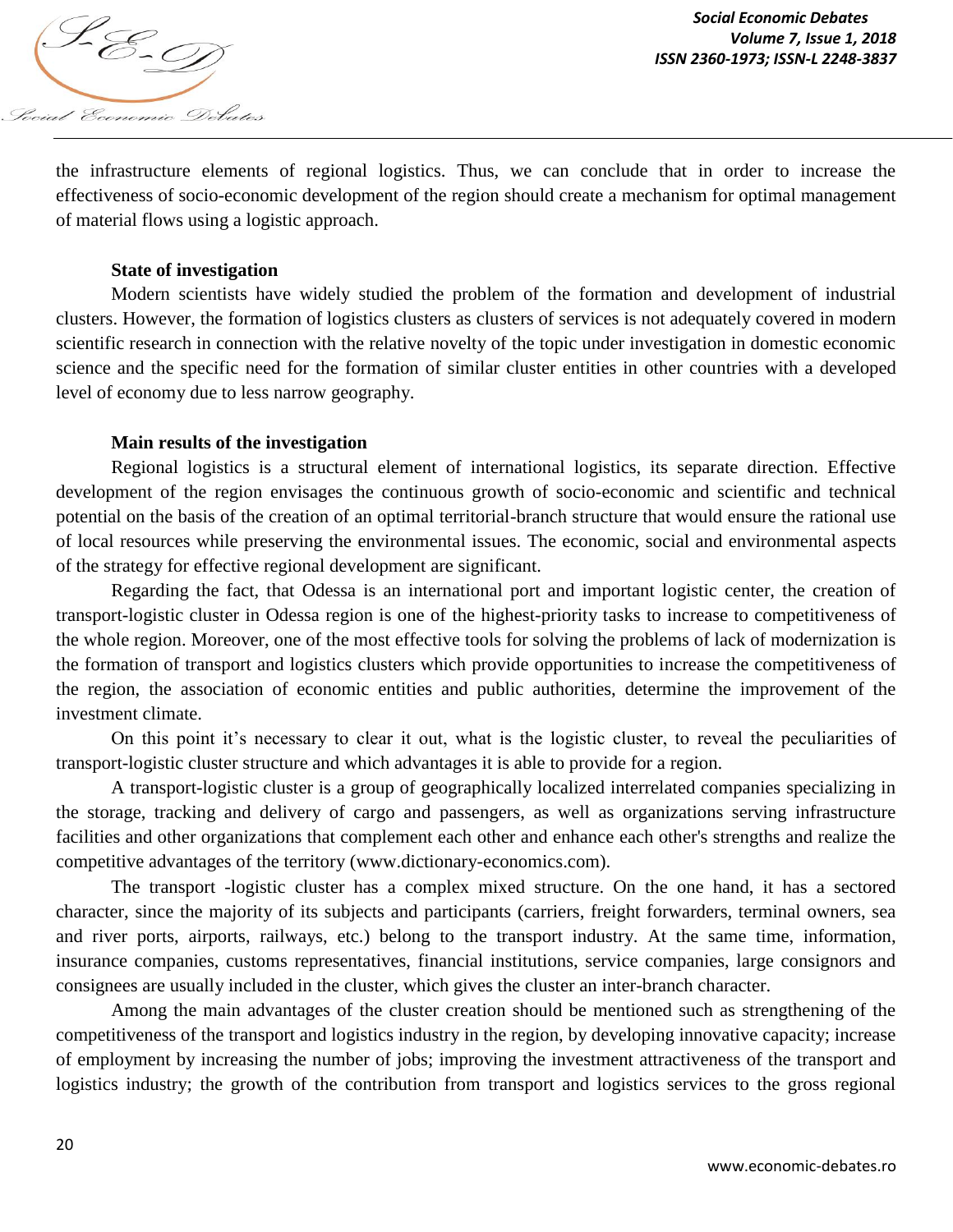

product; expansion of the tax base, as well as improving the efficiency of the management system of transport and logistics activities.

Successful functioning of the transport and logistics cluster will enable to carry out a number of toppriority tasks for the industry: the construction of modern logistics terminals, the geographical expansion of the transportation scale, the training of professional personnel on the basis and with the support of the city's educational institutions, the stimulation of innovation, the introduction of new technologies at logistics service enterprises (www.core.ac.uk).

One can make a conclusion, that cluster's competitiveness and the competitiveness of the region is a mutually contributing process. On the one hand, any region is unique and has its own set of competitive ones the benefits of using a cluster for its development. On the other hand, the cluster creates additional competitive advantages of the region in which it operates (Iermakova, 2011)

Each of the spheres of economic activity has its own logistic goals, networks, problem situations, setting, modeling and methods of solving its specific tasks. In these areas, one of the leading places, undoubtedly, belongs to transport logistics. The increment of new scientific approaches requires theoretical comprehension of breakthrough logistic forms and methods, applicable to temporal flow processes in various activities, which, of course, will enrich the logistics arsenal.

The transport-logistic cluster is a specific cluster formation that combines the integration of participants in the logistics market, transport infrastructure, auxiliary industries of the region's economy, federal and regional government in the framework of regional, national and international transport. Accounting for the specific features of transport and logistics clusters will make it possible to create the most effective form of the cluster structures taking into account the features of a specific territory and create the necessary conditions for their development.

The creation of clusters is one of the main directions of the development of the economy of the regions under market conditions. The main goal of the cluster policy is to ensure high rates of economic growth and diversification of the economy by increasing the competitiveness of enterprises - suppliers of equipment, components, specialized production and make services, as well as research and educational institutions.

Transport-logistical cluster allows to develop basic terminal-logistics structural elements on the basis of the formation of cargo-processing terminals, terminal-warehouse complexes of multi-purpose, providing the whole set of warehouse customs and accompanying services; increase the competitiveness of transport corridors; reduce the share of transport costs in the gross domestic product; to ensure the cooperation and integration of small and medium-sized logistics organizations - transport, freight forwarding, warehousing, etc. into the overall logistics system; adapt internal structures and external business links to conditions of uncertainty of the environment (Fedotenkov, Padalko, 2014).

Forming in the territory of the region, the country or in the zone of international transport corridors, the transport- logistic cluster can have a regional, interregional, national and global character. Transport –logistic clusters includes a complex of infrastructure and companies specializing in the storage, tracking and delivery of goods and passengers. The cluster can also include organizations, serving port infrastructure facilities,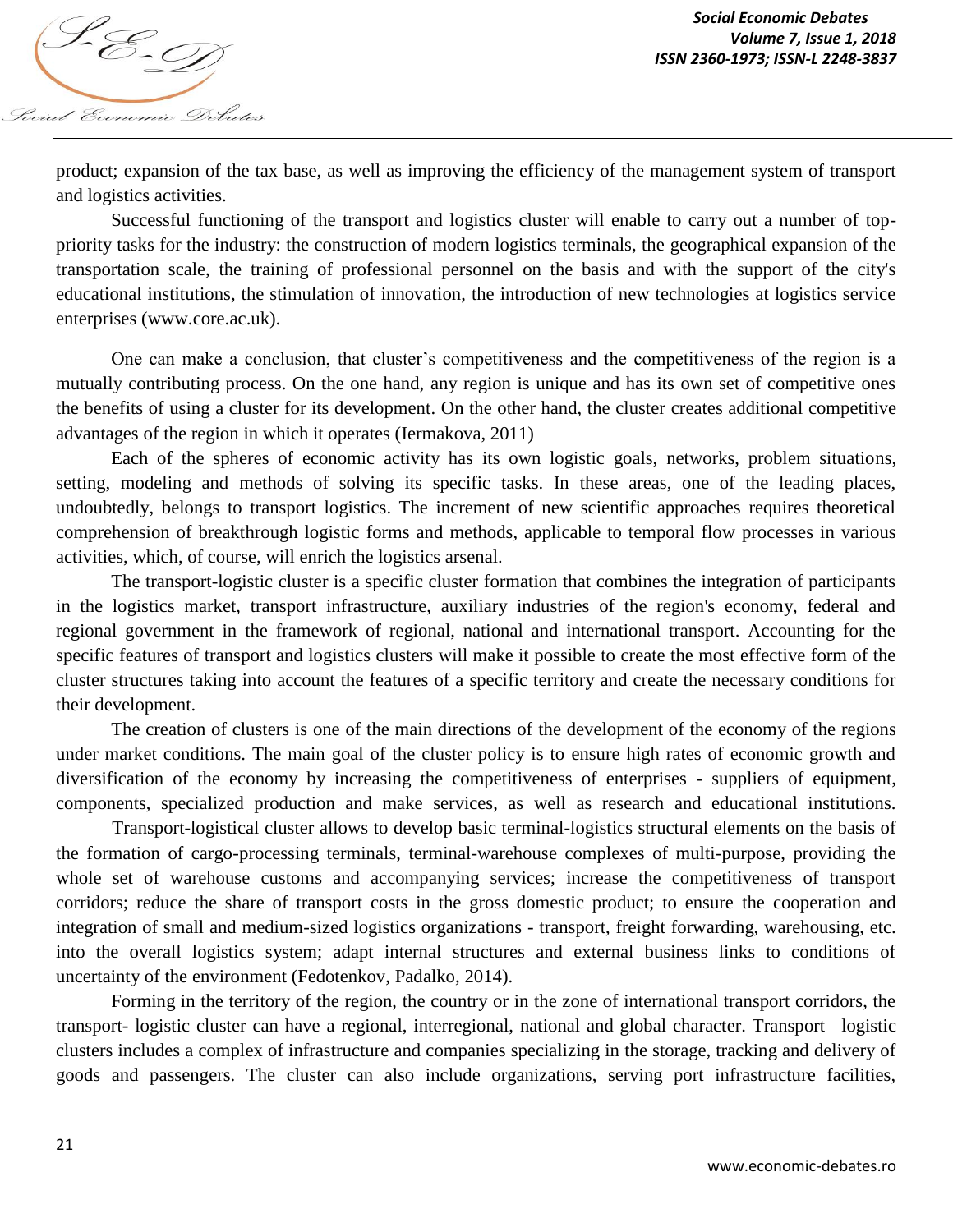

companies specializing in sea, river, land, air transport, logistics complexes and others. Transport- logistic clusters are developing in regions that have a significant transit potential.

Practice shows that the development of transport and logistics clusters is an effective solution to a number of problems of commodity circulation optimization, including the provision of rational construction of freight forwarding and terminal warehousing complexes, the rationalization of cargo transportation processes involving several modes of transport, the formation of a system of operational interaction, planning, coordination and dispatching regulation in transport hubs and maintenance of optimum service of goods flows (Grazhdanskyi, 2005). It is also the mechanism of logistic information system development, which provides an efficient exchange of information between the cluster members.

Every of these arguments are a good foundation to implement transport-logistic cluster in Odessa region. However, a couple of difficulties could be faced up. In general, the creation of clusters of different types in Ukraine faces a plenty of organizational problems and namely:

- $\checkmark$  Lack of susceptibility to most of Ukrainian innovation enterprises;
- $\checkmark$  Shortage of skilled personnel; low quality of transport and engineering infrastructures;
- $\checkmark$  Lack of necessary information support for the clustering process; insufficient interest of small and medium-sized businesses in merging into large production systems;
- $\checkmark$  Lack of investors due to the low investment attractiveness of the regions; limited access to overseas markets (Cozzolino, 2012).

Furthermore, the effective implementation of transport-logistic cluster can be possible under the conditions of sustainable law norms and regulations, which provide a favorable economic field, in which the principles of market economy and free competition are, functioning (Christopher, 2010). Considering the establishment of decentralization rule and other changes, it gives a hint to make a conclusion of further economic situation improvement and investment attractiveness increase.

The transport-logistic cluster involves the unification of separate regional, functional and economically connected logistics units: international transport corridors, transport nodes of main infrastructure, transport and distribution logistics centers, main, regional and local routes into a single system of transportation process, capable of providing high-quality logistics services to domestic or external customers while minimizing overall logistics costs.

Achievement of optimal logistic potential is possible as a result of synthesis of its constituent parts resources, capabilities and conditions of operation of transport-logistic clusters. The optimal logistics potential implies compliance with its objectives and the development of a strategy for the advance development of transport and logistics clusters (Kalchenko, 2003). The main criterion of optimization for a general model of logistics potential components is the minimum of total logistics costs. From the argumentation above we can see that effective coordination and management of traffic flows within each region is impossible without taking into account the peculiarities of their functioning. Since the national logistics system is not able to take fully into account the characteristics of each region, it is necessary to look for ways to improve logistics management in selected regions. To this end, the creation of regional logistics transport and distribution systems is proposed as an intermediate stage in the creation of transport and logistics clusters and their integration into the national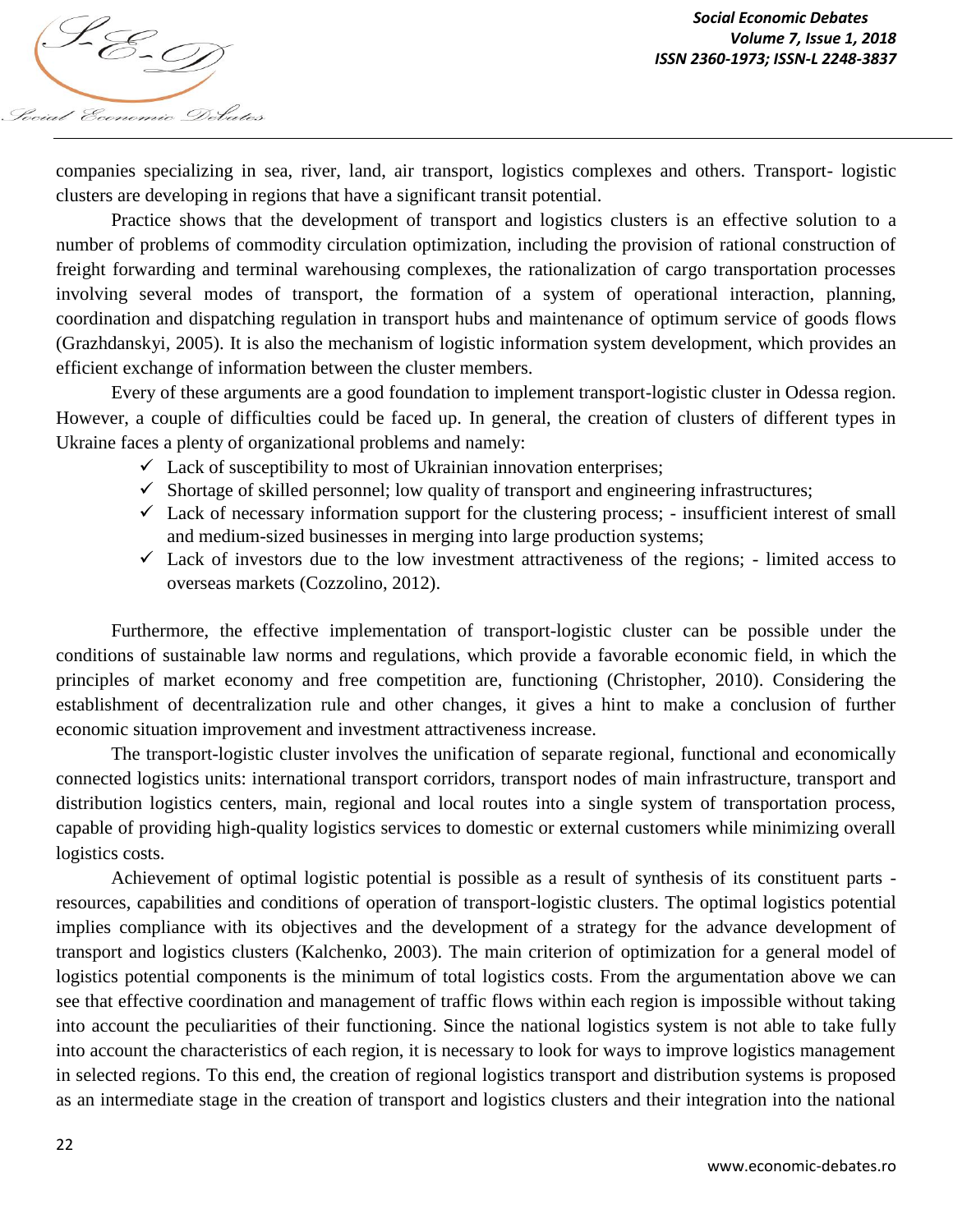

logistics system of cargo and goods circulation. It should be noted that Odessa and the Odessa region are among the most promising objects for the development of the logistics transport cluster. Creation of such systems will satisfy the needs of local consumers for the transport and logistics service and bring them to the European level of development, taking into account the characteristics of the economy of each region. The launch of the cluster model of Ukraine's development will allow for a multiplier effect in the dynamics through the inclusion in the sphere of production and provision of services to a larger number of related industries involved in cluster education (Sarkisov, 2001).

## **Conclusion**

Thus, we can make a conclusion, that creation of transport and logistics complexes – clusters- is capable to concentrate significant financial, technological, innovation and labor resources that allow to ensure economic growth and increase of the competitiveness of the branches of transport and logistics services around them refers to modern innovative approaches to the development of logistics in general. That means, that transportlogistic cluster is an innovative, directional, geographically localized structure that is integrated with the elements of a network organization and includes the various areas of the transport and logistics service that are part of the value chain technology chain. The benefits of a clustered form to the traditional perception of an organization are not only formal, but also mostly, informal relationships between enterprises in the cluster, which creates a positive effect that affects all enterprises. In addition to the enterprises, the cluster may include institutions of educational, medical, tourist, and hotel destinations. This will create additional mutually beneficial relations between enterprises and the population. Formation of the transport-logistic clusters in the region is a rather complicated process of delayed creation; the desired results are achieved only in a few years. It has a lot of difficulties, partially in Ukraine. However, as already stated, such associations have a positive impact not only on individual enterprises in the structure of the cluster, but also on the economy of the region as a whole, since there is interaction of three sectors: business, institutions and authorities.

## **References**

Cozzolino Alessandra, (2012), *Humanitarian Logistics and Supply Chain Management*, In Humanitarian Logistics, Springer Berlin Heidelberg

Fedotenkov DG, Padalko A.A. (2014), *Transport-logistical clusters as a challenge of time in the social and economic development of the region*; Problems and prospects of economics and management: materials III Intern. sci. Conf. (St. Petersburg, December 2014)

Grazhdanskyi A.M. (2005), *Basics of logistics*. Moscow: IVC "Marketing"

Iermakova O.A. (2011), *Increase of competitiveness of the seaside regions of Ukraine on the base of Cluster Model;* Odessa

Kalchenko A.G. (2003), Logistics: a textbook. – K. KNEU, 2003. - 284 p. 10.

Khramtsova E.R. (2011), *Theory and methodology of formation of mesologistic systems of regional retail trade: author's abstract.* Dr. Econ. Sciences - Samara

M. Christopher, (2010), *Logistics & Supply Chain Management: creating value-adding networks*, Prentice Hall